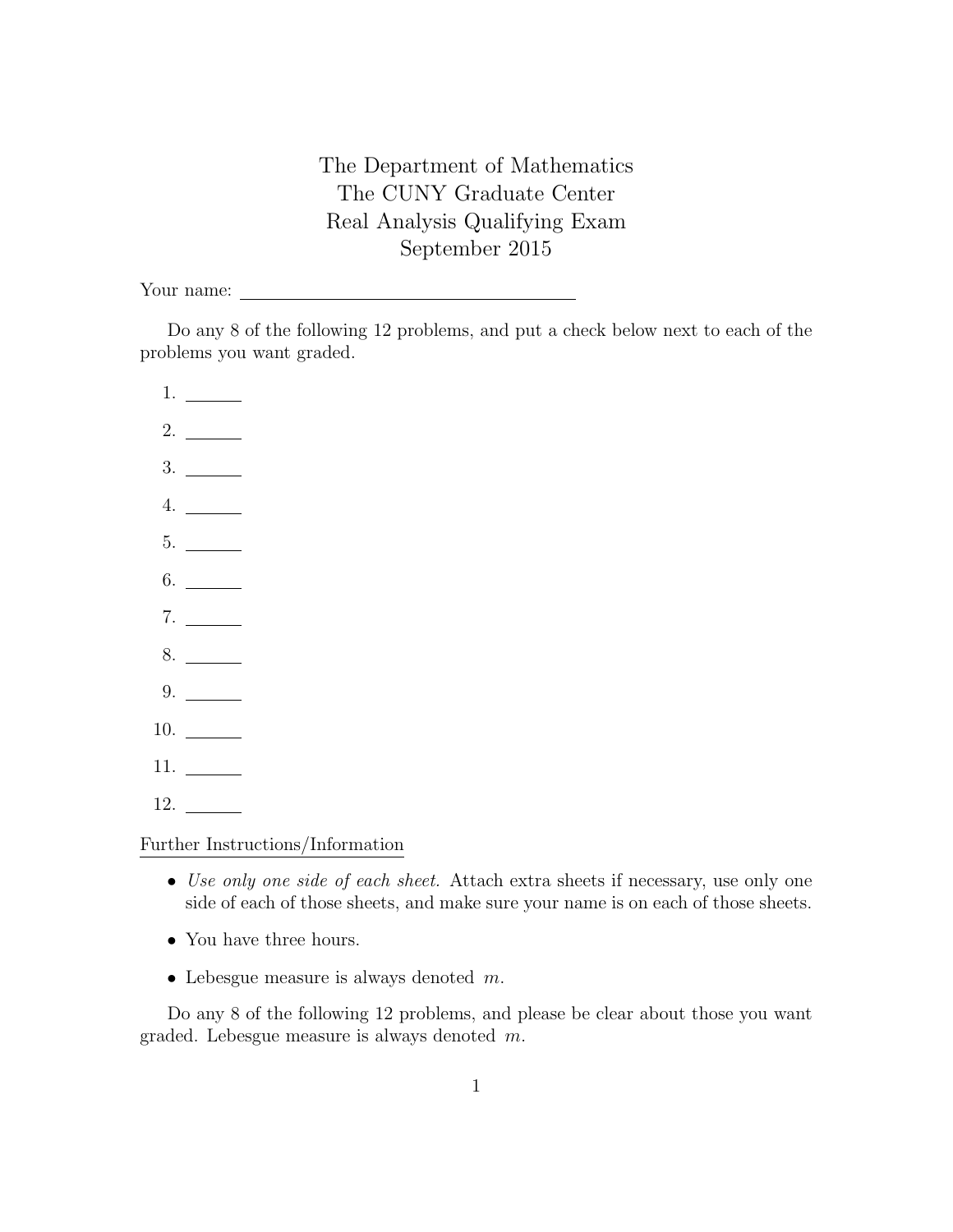1. Show that a closed interval on the real line is not the union of countably many disjoint, closed non-empty sets.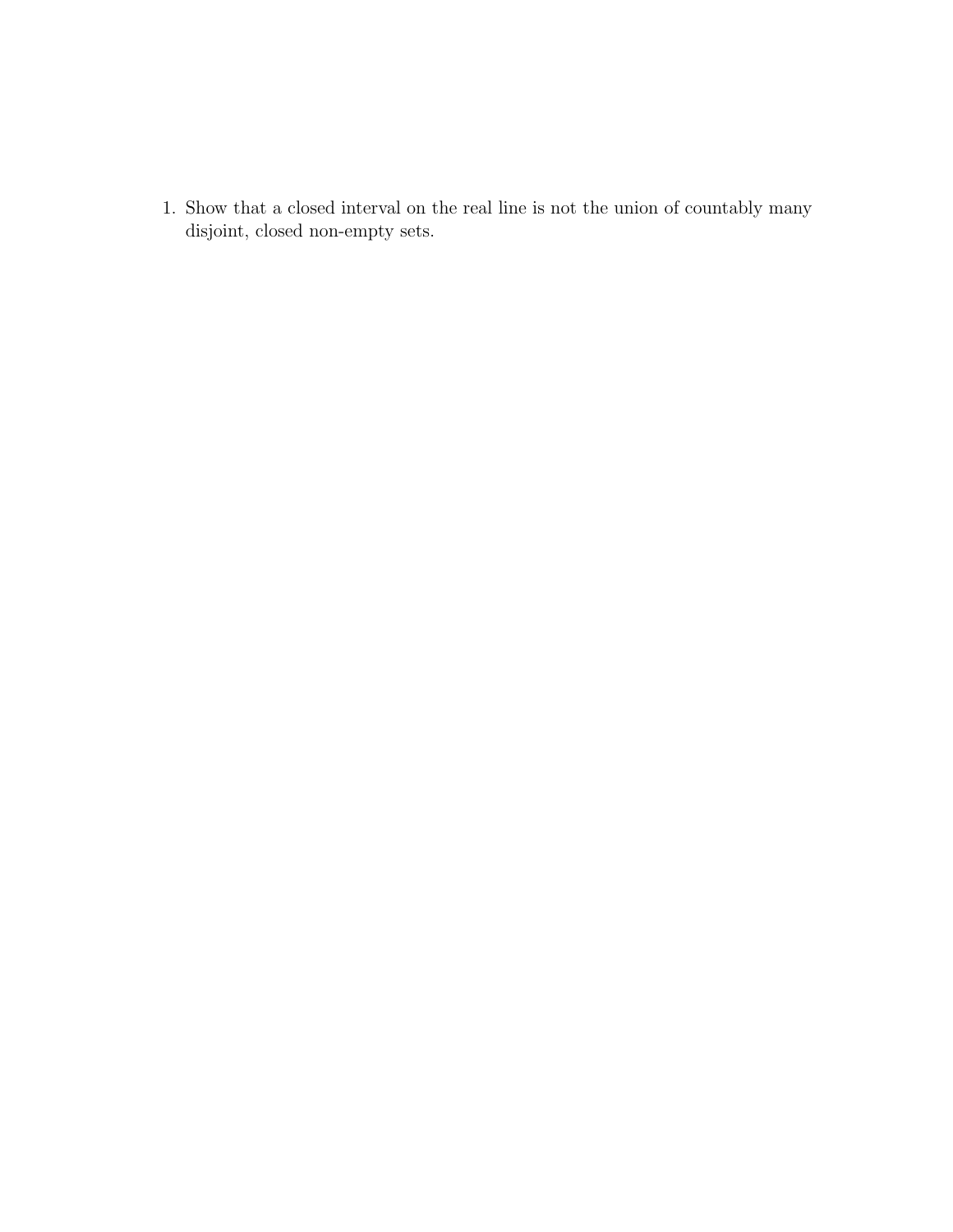2. Suppose  $(X, \mathcal{M}, \mu)$  is a measure space,  $f_n \in L^1(\mu)$ , and  $||f_n||_1 \leq n^{-3/2}$  for  $n = 1, 2, 3, \dots$ . Show that  $f_n(x) \to 0$  for  $\mu$ -almost every  $x \in X$ .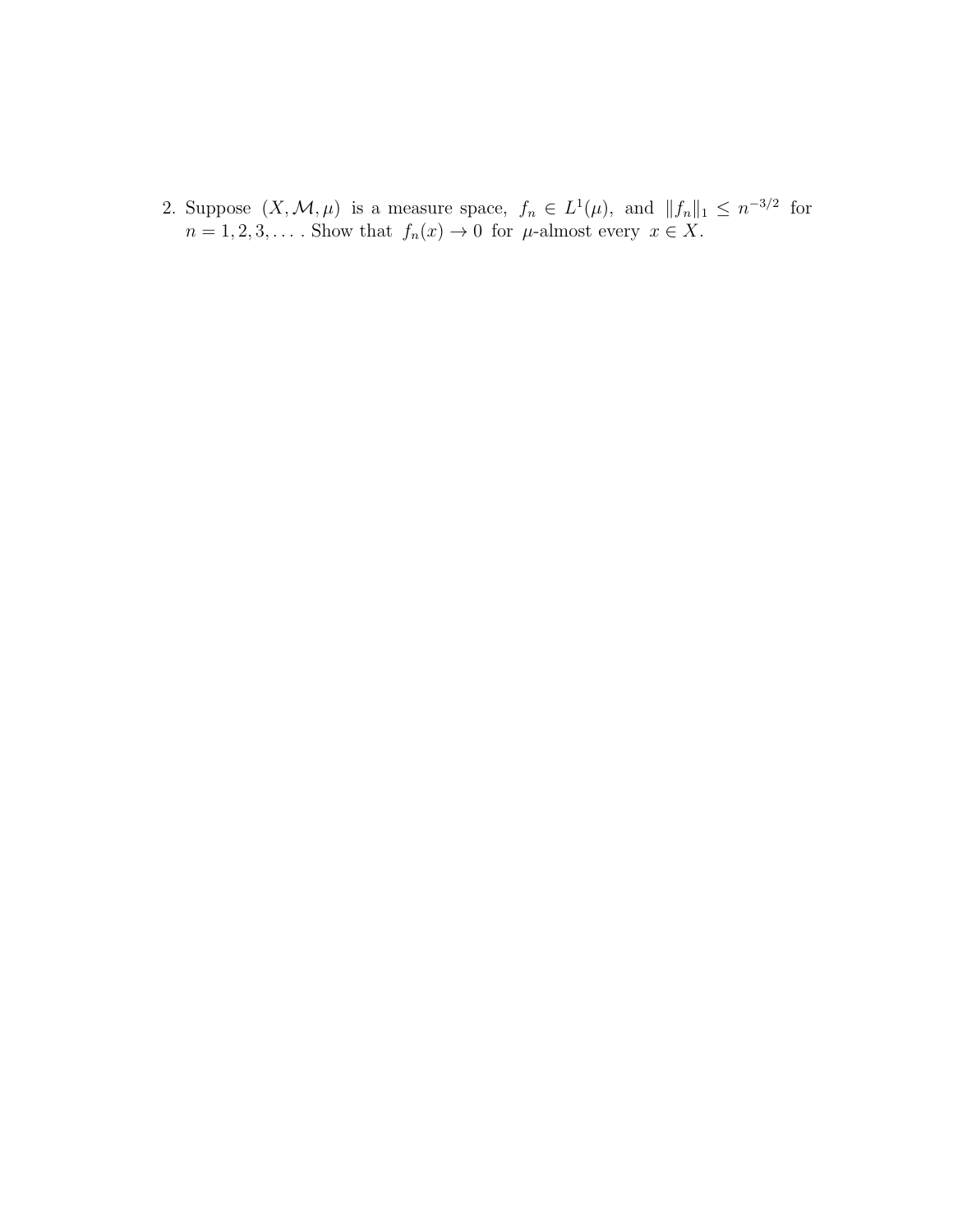3. Let  $p \geq 1$ , and suppose  $f \in L^p(\mathbb{R})$  with respect to Lebesgue measure. Prove that

$$
\lim_{x \to \infty} \int_{x}^{x+1} f \, dm = 0.
$$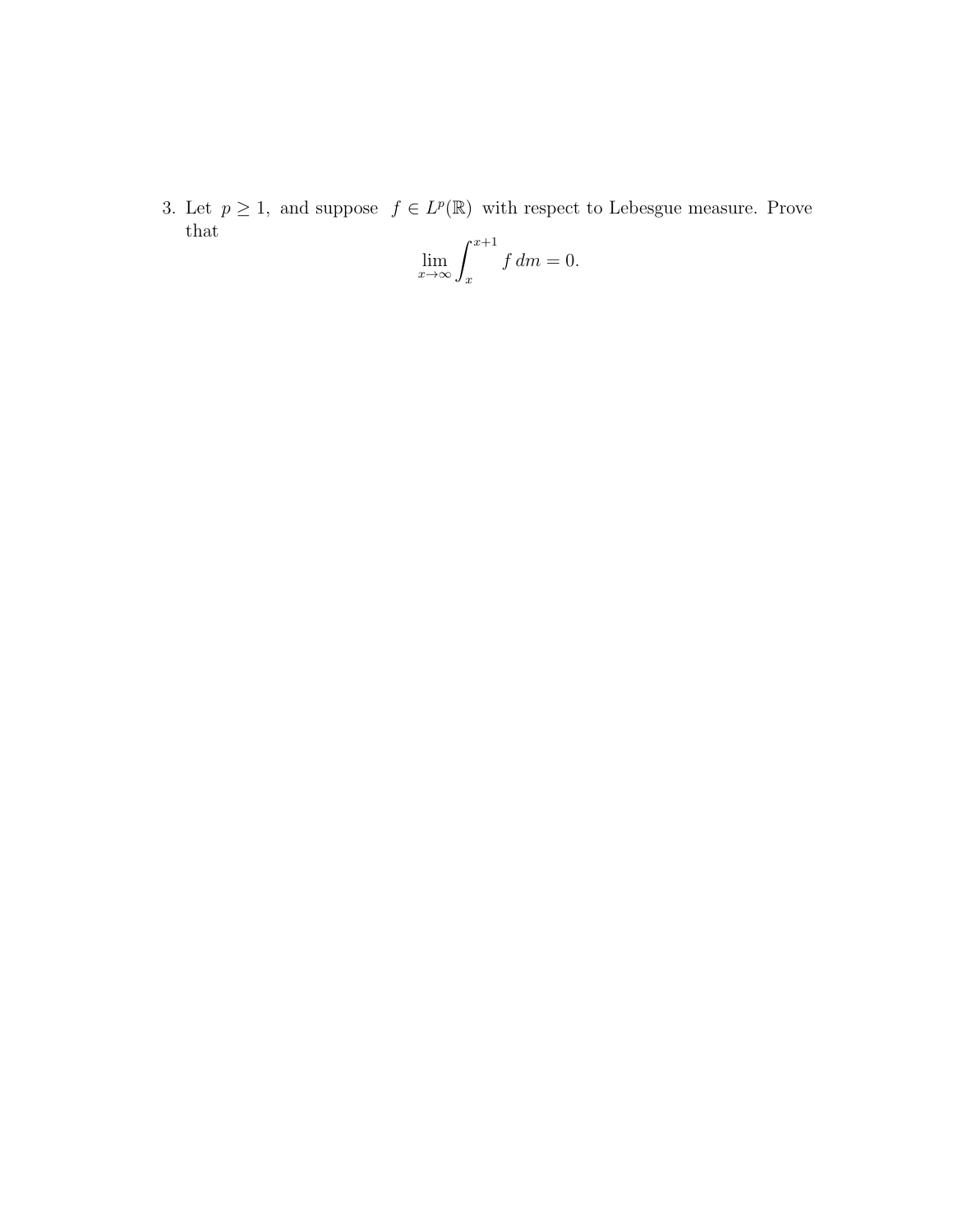4. Let  $f$  be a continuous real-valued function defined on some closed interval  $[a, b] \subset \mathbb{R}$ , and suppose  $|f|$  is absolutely continuous. Prove that  $f : [a, b] \to \mathbb{R}$ is absolutely continuous.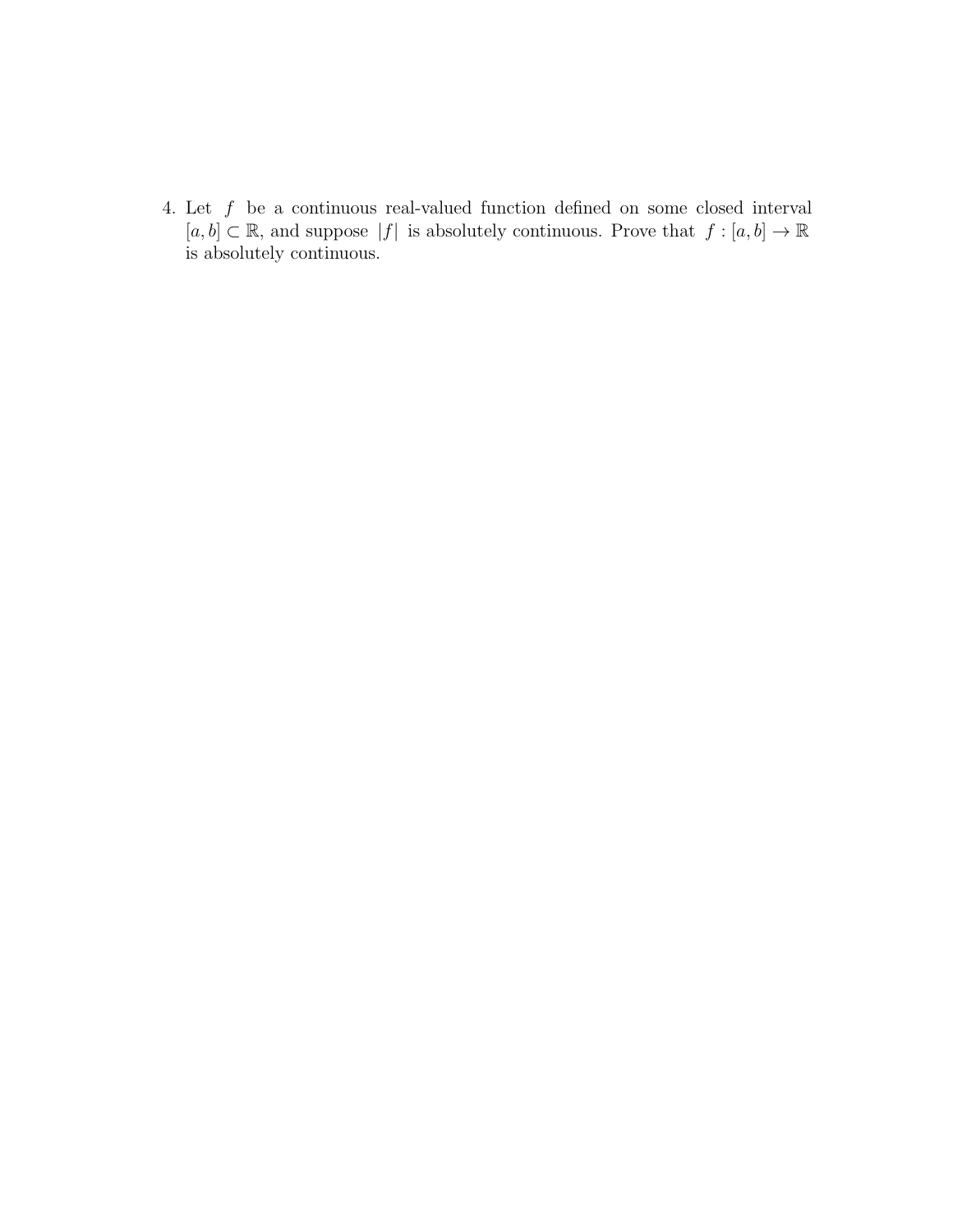5. Let  $f : [0,1] \to \mathbb{R}$  be a continuous function with the property that for every  $c \in \mathbb{R}$  the equation  $f(x) = c$  has at most two solutions in [0, 1]. Show that the derivative  $f'$  exists almost everywhere in [0, 1].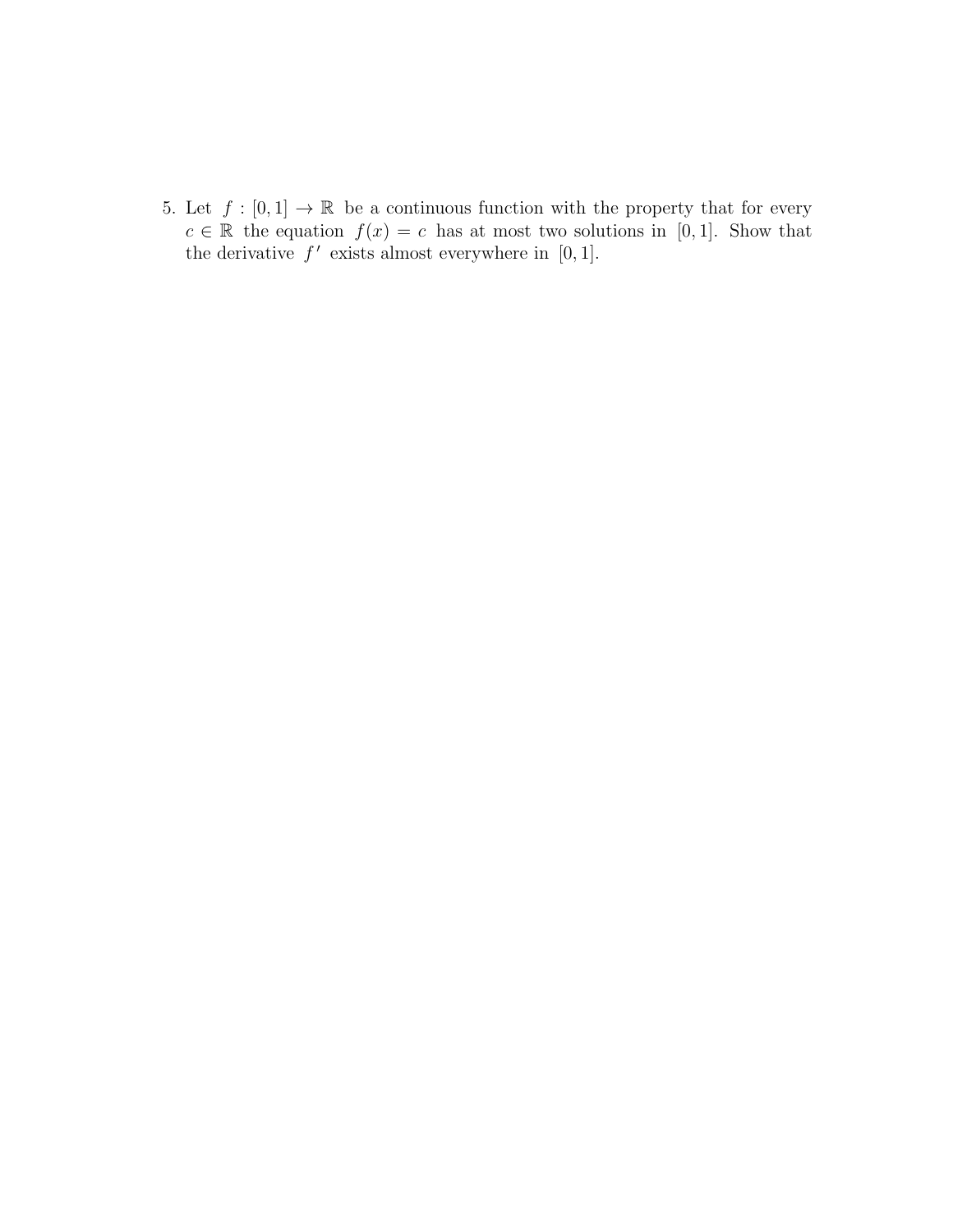6. Let  $(\mathbb{R}, \mathcal{M}, m)$  denote the usual Lebesgue measure space, and let  $f : \mathbb{R} \to$ R be measurable. Suppose  $g : \mathbb{R} \to \mathbb{R}$  is continuous and has the property that  $g^{-1}(N) \in \mathcal{M}$  whenever  $N \in \mathcal{M}$  has measure zero. Prove that  $f \circ g$  is measurable, and give an example to show this is not necessarily true if  $g$  is only assumed continuous.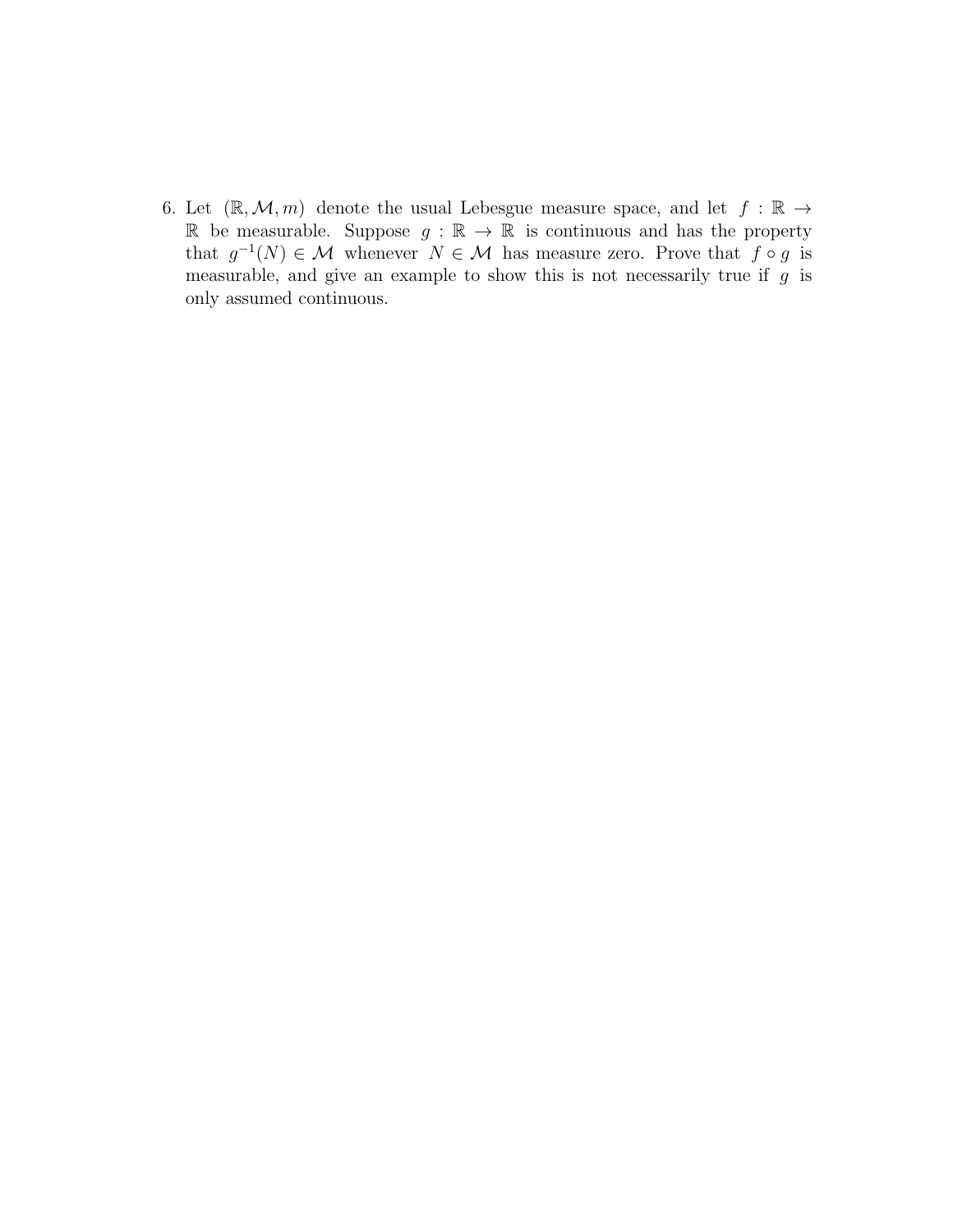7. Let  $\mu$  be a regular Borel measure on  $\mathbb{R}$ , and assume there is a non-negative constant  $C$  such that

$$
\mu(I) \leq C \cdot m(I)
$$

for all open intervals  $\,I\subset\mathbb{R}.$  Show that  $\,\mu\,$  is absolutely continuous with respect to m, and that the Radon-Nikodym derivative  $f = d\mu/dm$  is in  $L^{\infty}(m)$ .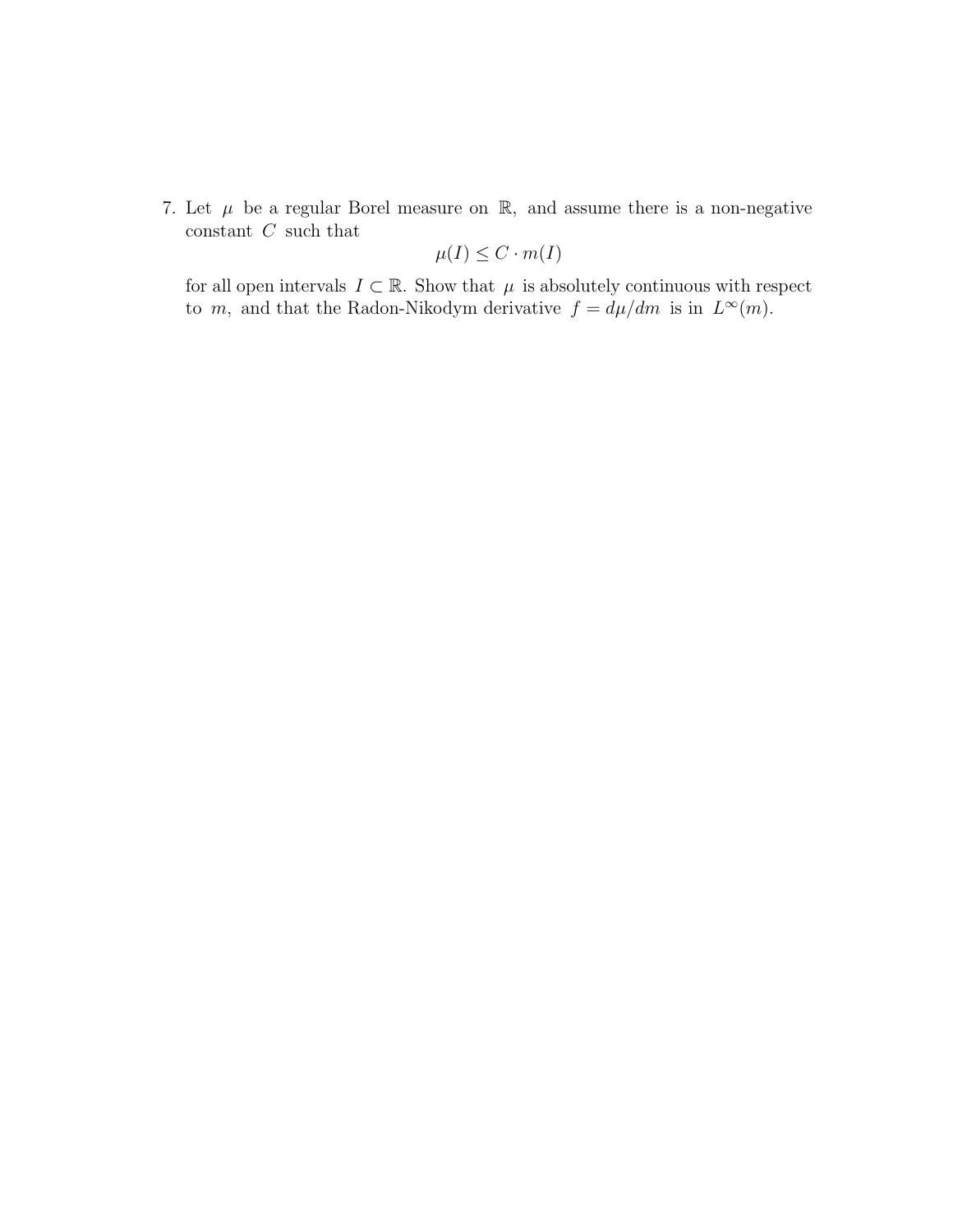8. Let  $\mu$  be the counting measure on  $\mathbb{Z}^+ = \{1, 2, 3, \dots\}$  and let  $X = Y = \mathbb{Z}^+$ . Define  $f: X \times Y \to [0, \infty)$  by

$$
f(x,y) := \begin{cases} 2 - 2^{-x} & \text{if } x = y \\ -2 + 2^{-x} & \text{if } x = y + 1 \\ 0 & \text{otherwise.} \end{cases}
$$

Show that the two iterated integrals of  $f$  exist but are not equal. What missing hypothesis is responsible for the failure of Fubini's Theorem?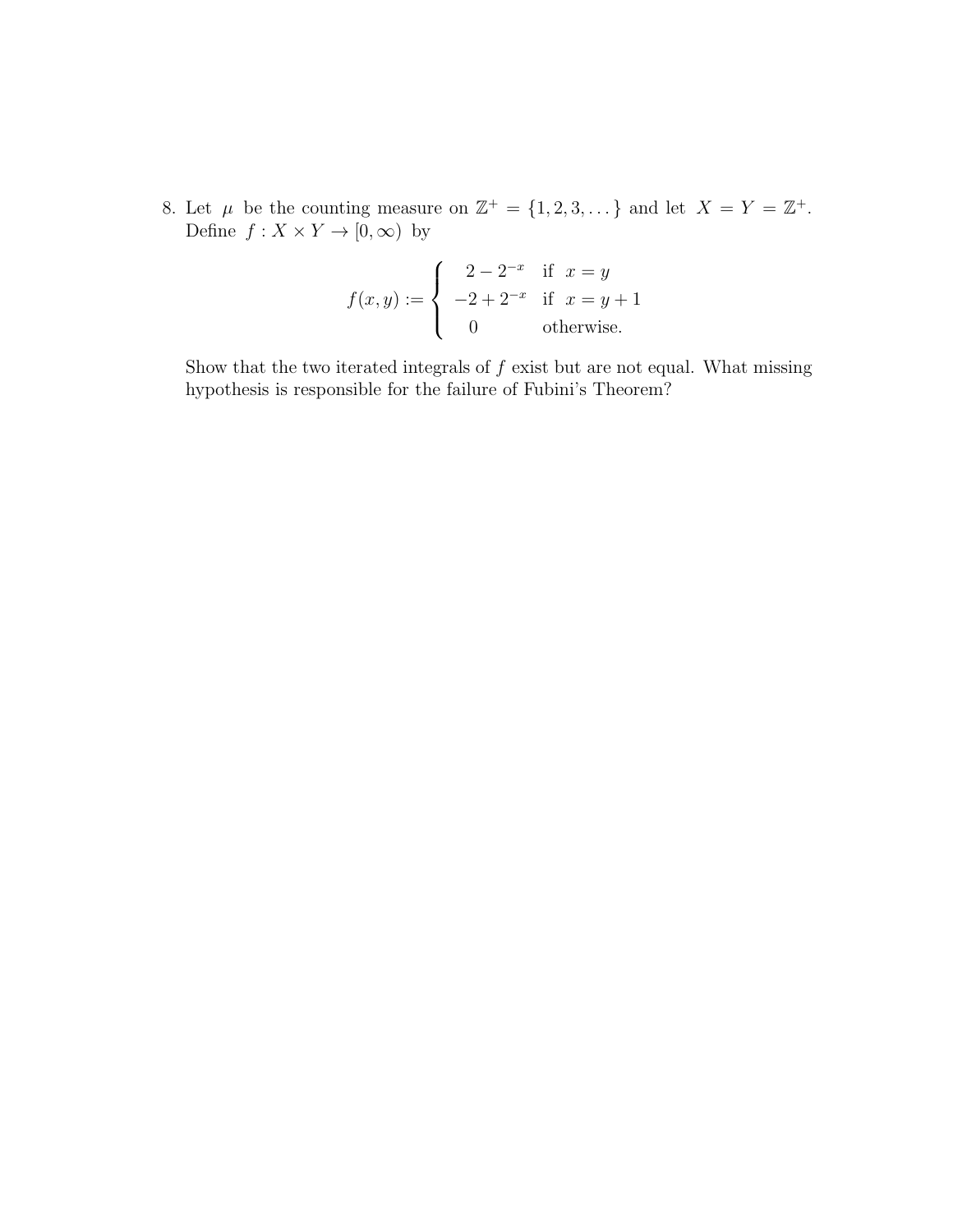9. Let  $f : [0,1] \to \mathbb{R}$  be measurable with the property that  $f > 0$  almost everywhere. Suppose  ${E_n}$  is a sequence of measurable subsets of  $[0, 1]$  such that  $\int_{E_n} f dm \to 0$  as  $n \to \infty$ . Show that  $m(E_n) \to 0$  as  $n \to \infty$ .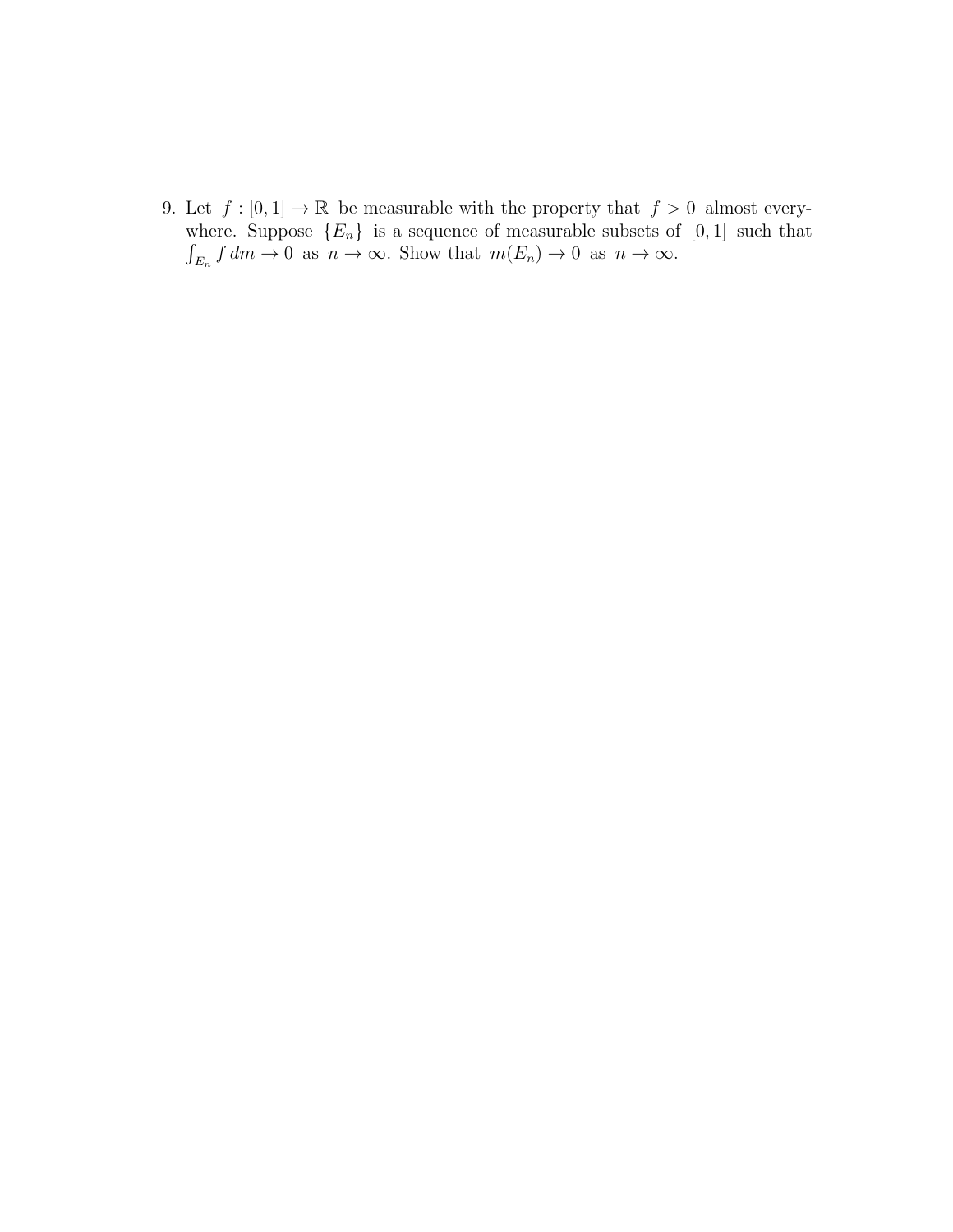10. Prove that for any  $x, y$  in any normed linear space one has

$$
|\|x\|^2 - \|y\|^2| \le \|x - y\| \|x + y\|.
$$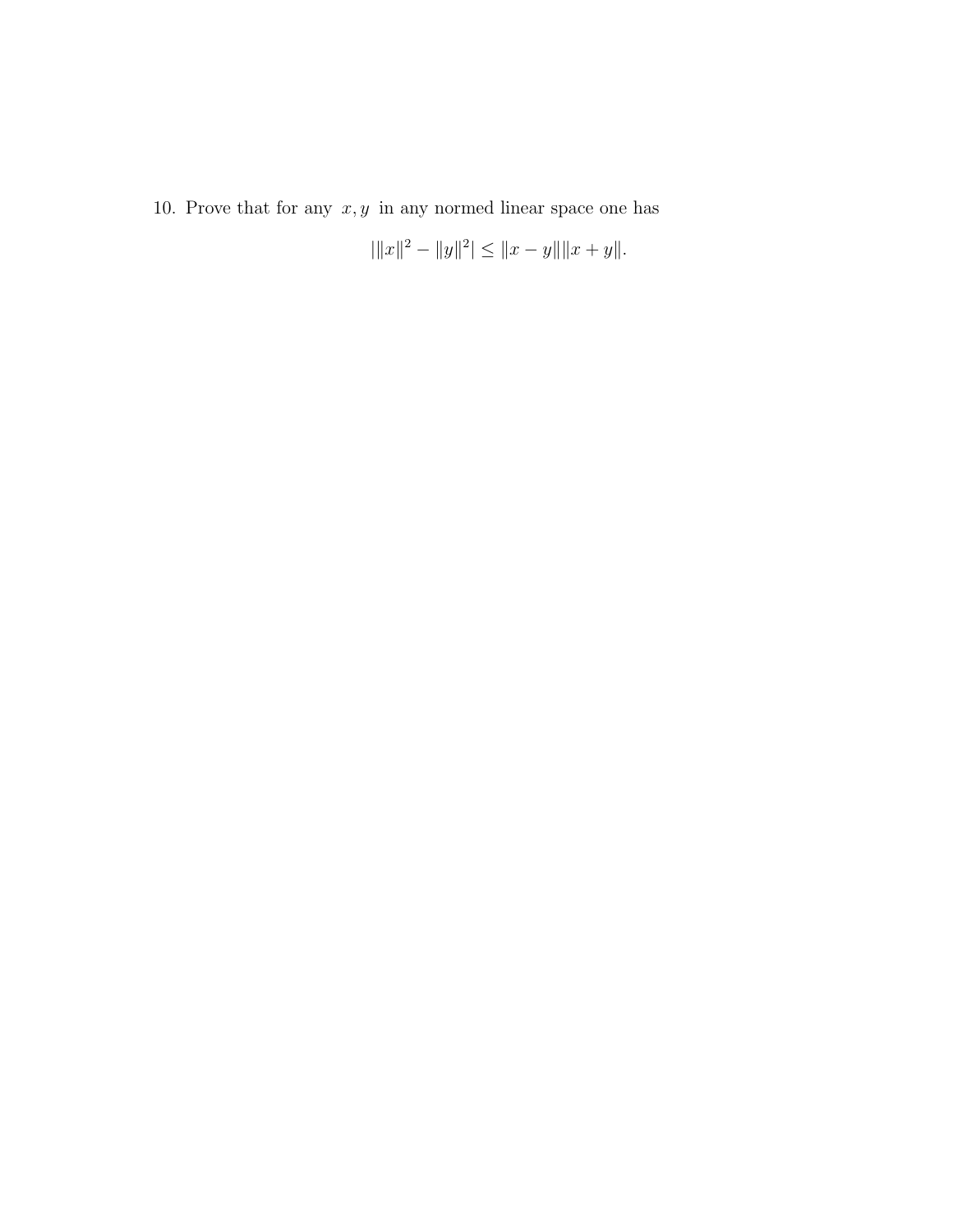- 11. (Do Both Parts)
	- (a) State Minkowski's inequality for  $L^p$  spaces.
	- (b) Assuming  $1 < p < \infty$  prove that if  $||f||_p = ||g||_p = 1, f \neq g$  and  $h := \frac{1}{2}(f+g)$ , then  $||h||_p < 1$ .